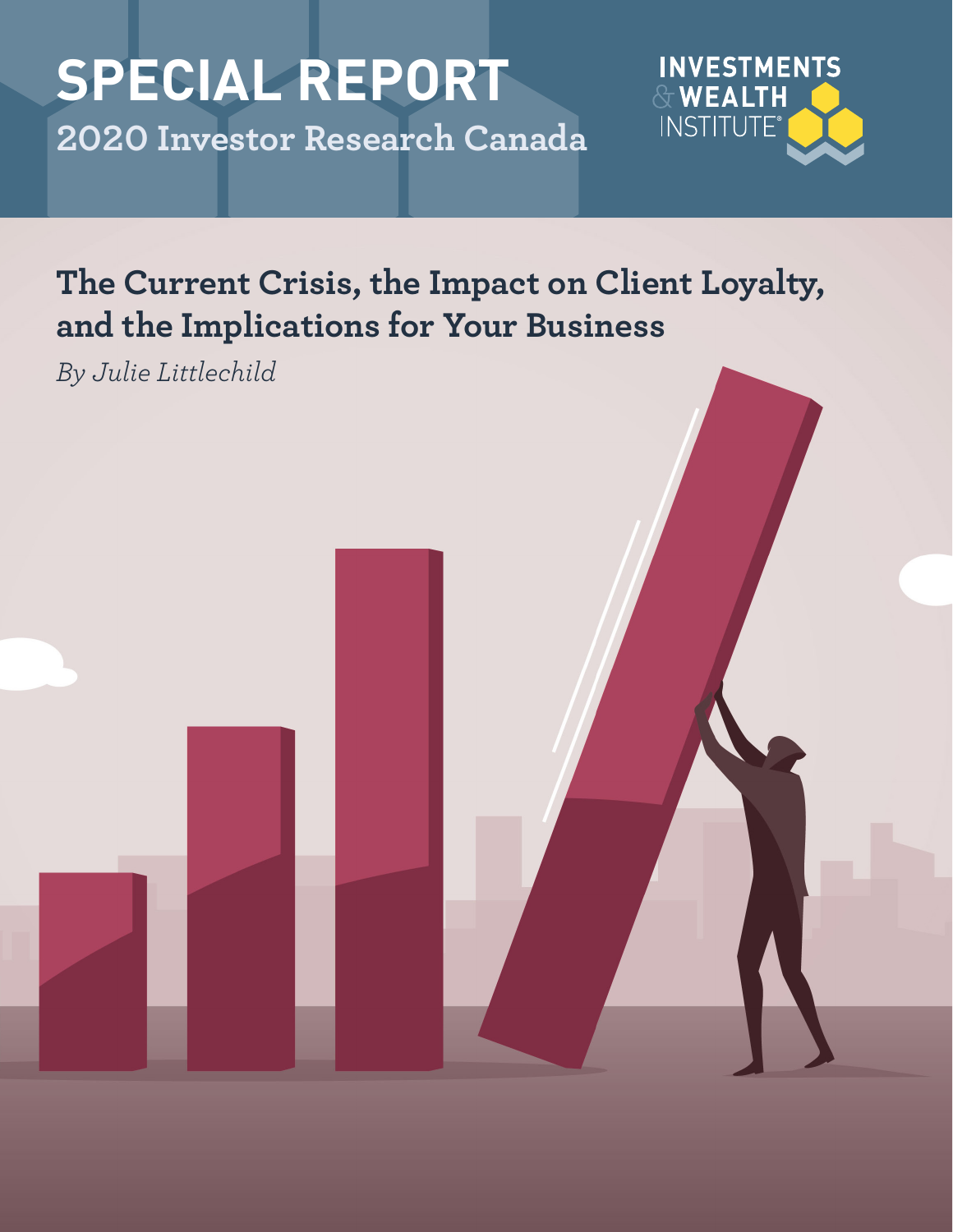### **SPECIAL REPORT**

## 2020 Investor Research: The Current Crisis, the Impact on Client Loyalty, and the Implications for Your Business

*By Julie Littlechild*

It feels, to many, as if we have lived a year in the past two months. It is true for advisors and it is true for their clients, all of whom are navigating significant changes in their lives and businesses on a daily basis. That change leaves us with some questions:

- 1. What do clients need and how has that changed?
- 2. Has that change impacted how clients view their advisory relationship?
- 3. What can advisors do to support clients in a way that reflects what they need right now?

To answer these questions, and more, Investments & Wealth Institute partnered with Absolute Engagement to gather input from more than 1,000 high-net-worth clients. This annual study took on new meaning in the current crisis.

The good news is that clients remain satisfied and the net promoter score has increased. Those high-level metrics, however, mask changes that are occurring. One of the most significant changes is that clients are starting to question the value they receive from their advisors. The study examines how the current crisis is impacting loyalty, what is driving that change, and what advisors can do to provide meaningful support to their clients.

#### **THE RESEARCH**

Input was gathered from 1,178 respondents across North America, via an online survey, between March 10 and March 24. All respondents work with a financial advisor, make or contribute to the financial decisions in the household, and meet specific asset criteria (see figure 1). Sixty-four percent of the respondents are based in the United States, with the remainder in Canada; the focus of this report is the 427 respondents from Canada.

#### **Figure 1: Investor Profile: Assets**



Source: 2020 Investor Research, Investments & Wealth Institute and Absolute Engagement

**Question:** Please tell us which best describes your current total investable assets.

There is good news. Satisfaction remains strong, with 88 percent of clients saying they are very satisfied (52 percent) or somewhat satisfied (36 percent) with their advisor. Net promoter score is also high, increasing from 42 in 2019 to 49.7 in 2020.

Those positive results reflect the extent to which advisors are delivering on the core attributes of the relationship. That is, clients believe that advisors are delivering on the things they rate as most important: trust, accuracy, ethics, and knowledge.

#### **DESPITE THE GOOD NEWS, THERE IS A (POTENTIAL) LOOMING LOYALTY CRISIS**

As time goes on, some clients are questioning whether their advisor is providing the advice and guidance they need. In 2019, 53 percent of clients reported that they were 'extremely likely' to continue working with their advisor. In 2020, that number declined to 48 percent.

More telling, however, is the change that took place during the two-week period in which data was gathered. Respondents were put into three categories based on when they responded. Thirty-six percent of respondents participated during March 10–11, 46 percent during March 12–15, and 18 percent during March 16–24. During that short period of time, the percentage of clients who are considering moving increased.

Figure 2 makes it clear that more investors are questioning the relationship they have with their advisors. It would be easy to be defensive at a time when advisors and their teams are working harder than ever. However, it is important to ask why this is happening and what advisors can do to protect their businesses and to help clients feel more confident and secure with the relationship.

#### 60% 53% dents Percentage of respondents 47% 50% 42% nodse 40%  $\overline{5}$ 30% 20% 10% 0% Clients who are extremely likely to continue working with their advisor.  $March 10-11$  March 12-15 March 16-24

**Figure 2: Loyalty Is Fluid and Decreasing**

Source: 2020 Investor Research, Investments & Wealth Institute and Absolute Engagement

**Question:** How likely are you to continue to use your financial advisor to manage your financial plan or portfolio in the next 12-24 months?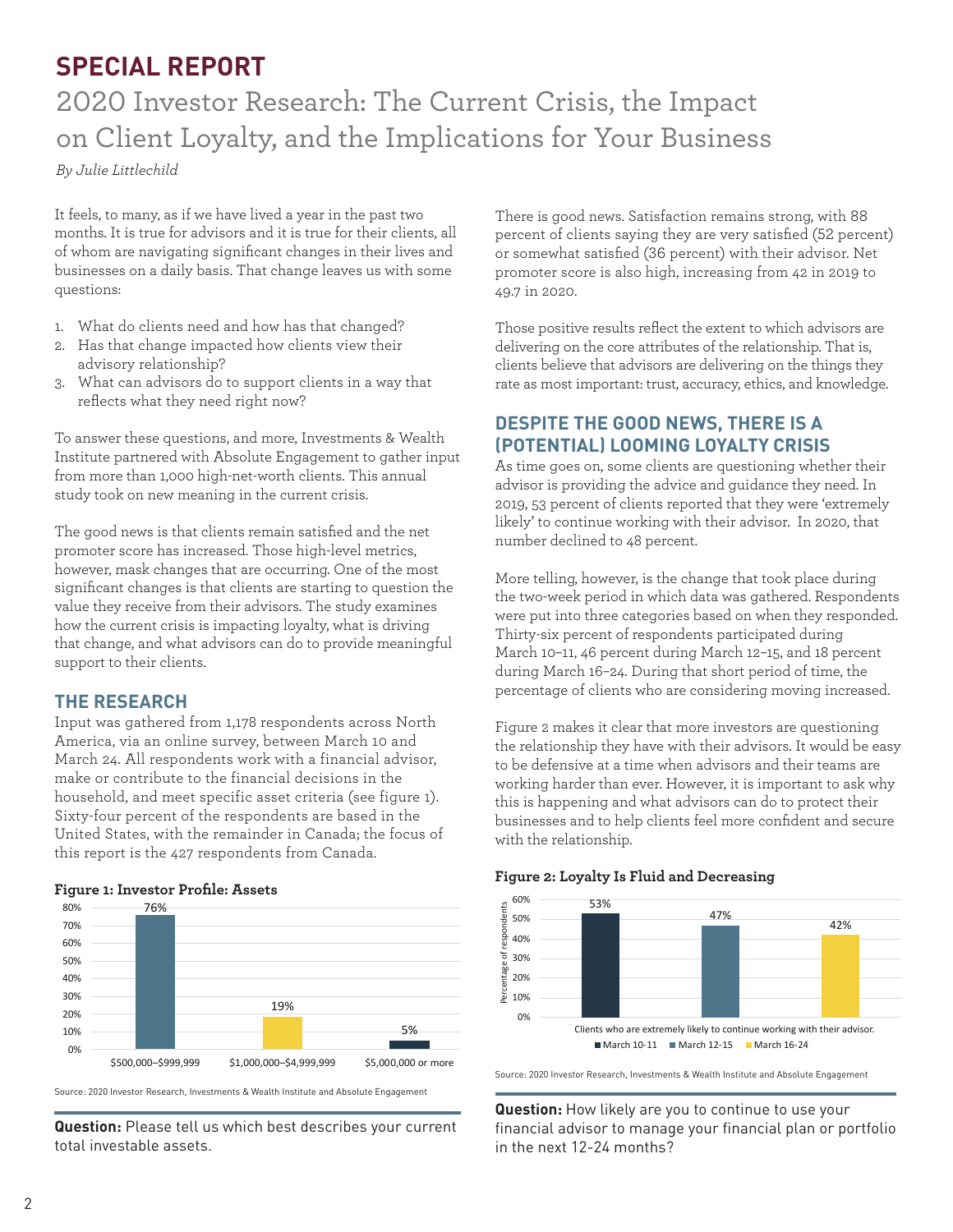#### **WHERE ARE THE GAPS?**

In order to understand what is causing the cracks in client loyalty, we examined the more granular aspects of the advisor-client relationship. In total, we evaluated 75 different aspects of the relationship, providing a comprehensive view of what clients need, want, and expect.

Clear relationship gaps emerge when we examine the difference between the level of importance that clients place on a specific aspect of the relationship against their perception of advisor performance. Gaps emerged in the following six areas:

- I am satisfied with my long-term investment  $\bullet$ performance/returns
- I am comfortable with the level of risk in my ٠ plan/portfolio
- My advisor is trustworthy
- My advisor puts the needs of me and my family first when making recommendations regarding our plan or portfolio
- My account is handled with few errors.
- My advisor provides good value for the fees I pay.

The largest gaps related to investment performance and risk, which is to be expected in a volatile market. However, there were significant gaps on overall trust, as well as trust that the clients' needs were being put first. Although the temptation is to defend the substantial work that advisors are doing to support their clients, it is more important to ask why some clients are feeling this way and what they really need.

Beyond the relationship gaps, there are clear confidence gaps. Four confidence gaps were identified that reflect how clients are feeling, rather than the service their advisor is providing:

- Feeling financially secure  $\bullet$
- Feeling in control of reaching my financial goals ò
- Feeling confident in my ability to reach my financial goals ò
- ò Having a clear plan in place to reach my financial goals

These confidence gaps highlight an opportunity for advisors to support clients in a different way. Confidence is not only a reflection of what is happening in the markets and the value of our portfolios. It is about a sense of control, clients' belief in their own abilities, and the clarity of the clients' plan. Rather than looking at "confidence," it may be more important to look at "self-confidence."

Advisors cannot impact world events or the markets, any more than their clients can. Advisors can, however, help clients to feel more in control and more confident in their own abilities. And they can ensure the plan is both clear and communicated. At a time when things feel out of control, advisors have a unique opportunity to raise the collective level of self-confidence among their clients.

#### **THE IMPACT OF SELF-CONFIDENCE**

In order to understand the importance and impact of selfconfidence, we created a Client Self-Confidence Index, a composite score (out of 100) that reflects the four components outlined above.

The impact of self-confidence is clear when clients are split into segments that reflect their level of self-confidence. Figure 3 shows the percentage of clients that fall into each of three self-confidence segments, along with the Client Self-Confidence Index score for each segment.

**Figure 3: The Self-Confidence Index**



Source: 2020 Investor Research, Investments & Wealth Institute and Absolute Engagement

Although a natural place to focus attention is the low selfconfidence segment, it represents a relatively small number of clients. However, the data highlight the extraordinary impact of supporting clients in making even small improvements in selfconfidence. Figure 3 shows that over half of clients (57 percent) fall into the "moderate" self-confidence segment.

Figure 4 highlights the impact of closing the small 12-point gap between those clients and those in the high self-confidence segment. Net promoter score increases by 166 percent, from 24 to 64, as clients move from moderate to high selfconfidence. That score goes below zero for those with the least self-confidence.

#### **Figure 4: The Self-Confidence Index: Net Promoter Score**



**Question:** How likely is it that you would recommend your financial advisor to a friend or colleague?

Satisfaction increases substantially with self-confidence (see figure 5). Half of those with moderate self-confidence said they were "very satisfied" with their relationship and that jumped to 86 percent among those who were highly self-confident.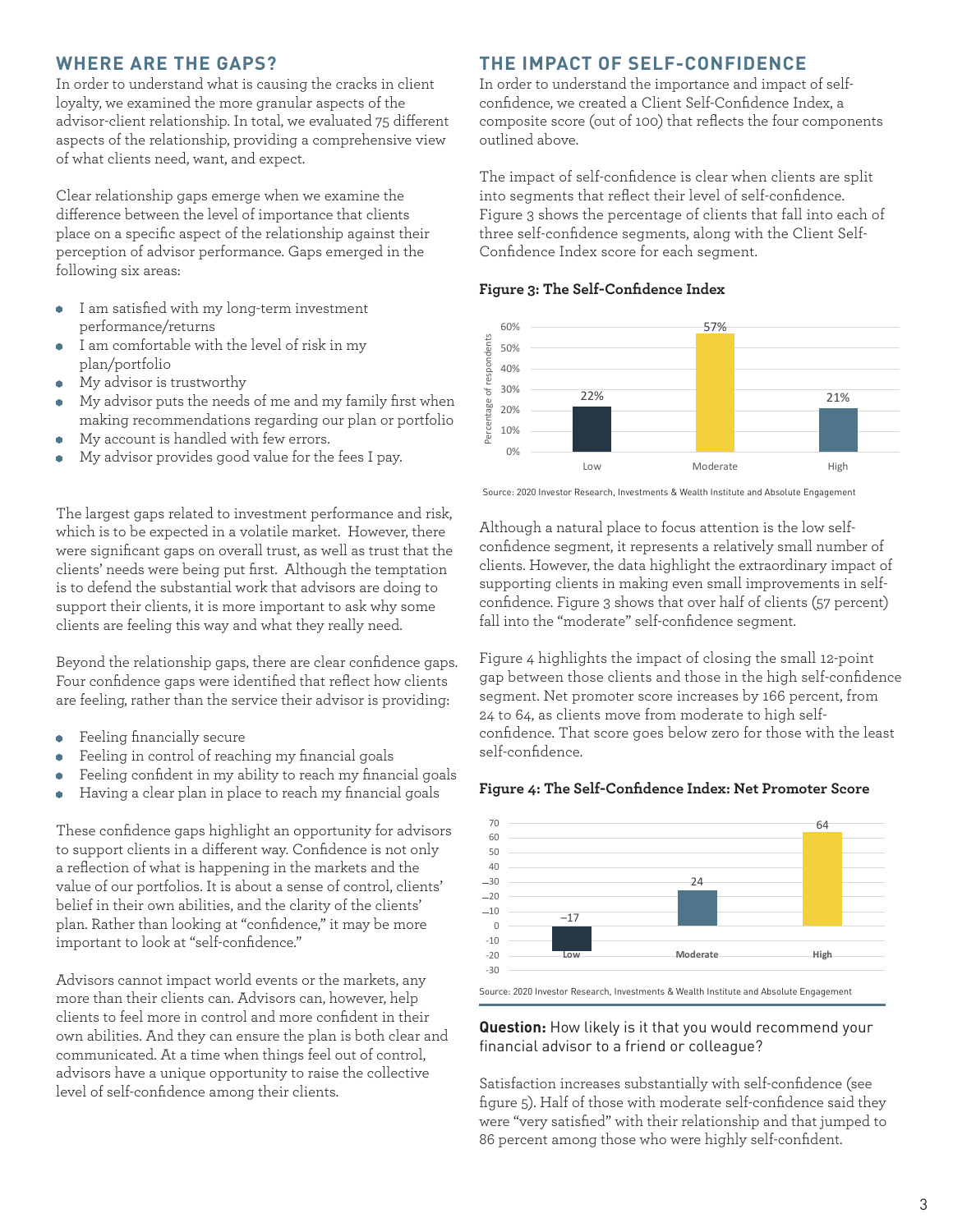#### **Figure 5: The Self-Confidence Index: Satisfaction**



#### **Question:** Please rate your overall level of satisfaction with your financial advisor.

Loyalty is similarly impacted. Despite the fact that overall loyalty is being tested during the current crisis, 76 percent of clients, who had high self-confidence, are extremely likely to continue working with their advisor, dropping to 47 percent for those with moderate self-confidence and less than 30 percent for those with low self-confidence (see figure 6).

#### **Figure 6: The Self-Confidence Index: Loyalty**



**Question:** How likely are you to continue to use your financial advisor to manage your financial plan or portfolio in the next 12-24 months?

It is important to note that self-confidence is not tied directly to wealth. The impact of wealth on self-confidence was relatively low, particularly for clients between \$500,000 and \$1 million in total investable assets (see figure 7).

#### **Figure 7: The Self-Confidence Index: Assets**



**Question:** Please tell us which best describes your current total investable assets.

#### **DRIVING CLIENT SELF-CONFIDENCE**

The question, of course, is what can advisors do to actively support clients in feeling higher levels of self-confidence now and into the future? To answer that question, we assessed the correlation between 75 different components of the advisor-client relationship and the three self-confidence segments. Below are the 14 statements that were significantly correlated, across six key categories. These are the levers that advisors can pull to increase self-confidence.

#### **Goals and Guidance**

- o I am clear about my financial goals.
- o The advice my advisor provides is helping me create a better financial future.
- o My advisor regularly reviews my objectives to understand if my needs have changed.
- o My advisor takes the time to understand my financial needs and concerns.
- o My advisor provides me with meaningful guidance.

#### **Core Expectations**

- o I am satisfied with my long-term investment performance/returns.
- o The frequency of review meetings with my advisor meets my expectations.

#### **Offer and Value**

- o If asked, I could clearly describe the value my advisor provides.
- o I receive good value for the fees I pay my advisor.
- o My advisor has communicated the level of service that I can expect.

#### **Reviews**

- o I get a great deal of value from my review meetings with my advisor.
- o I feel energized and inspired about my future when I meet with my advisor.
- **Beyond Investments** 
	- o My advisor adds value above and beyond investment performance.

#### **TAKING ACTION**

What does this mean for advisors? It means that the current environment is one of the most significant threats to businesses and one of the greatest opportunities to provide clients with meaningful support that goes beyond investments and planning. As such, it is an opportunity to offer support and to differentiate the business.

Let's look at one example to demonstrate how advisors can intentionally impact self-confidence by structuring a client communications plan that goes beyond investments.

We know that client self-confidence is impacted by access to educational content from advisors. Drawing on the research from U.S. investors, we can see that sixty-five percent of high self-confidence clients said their advisor provides educational opportunities, dropping to 46 percent among low-selfconfidence clients. It is interesting to note that a further 30 percent of low-self-confidence clients indicated they would be interested in educational opportunities.

In order to gain a deeper understanding of what kind of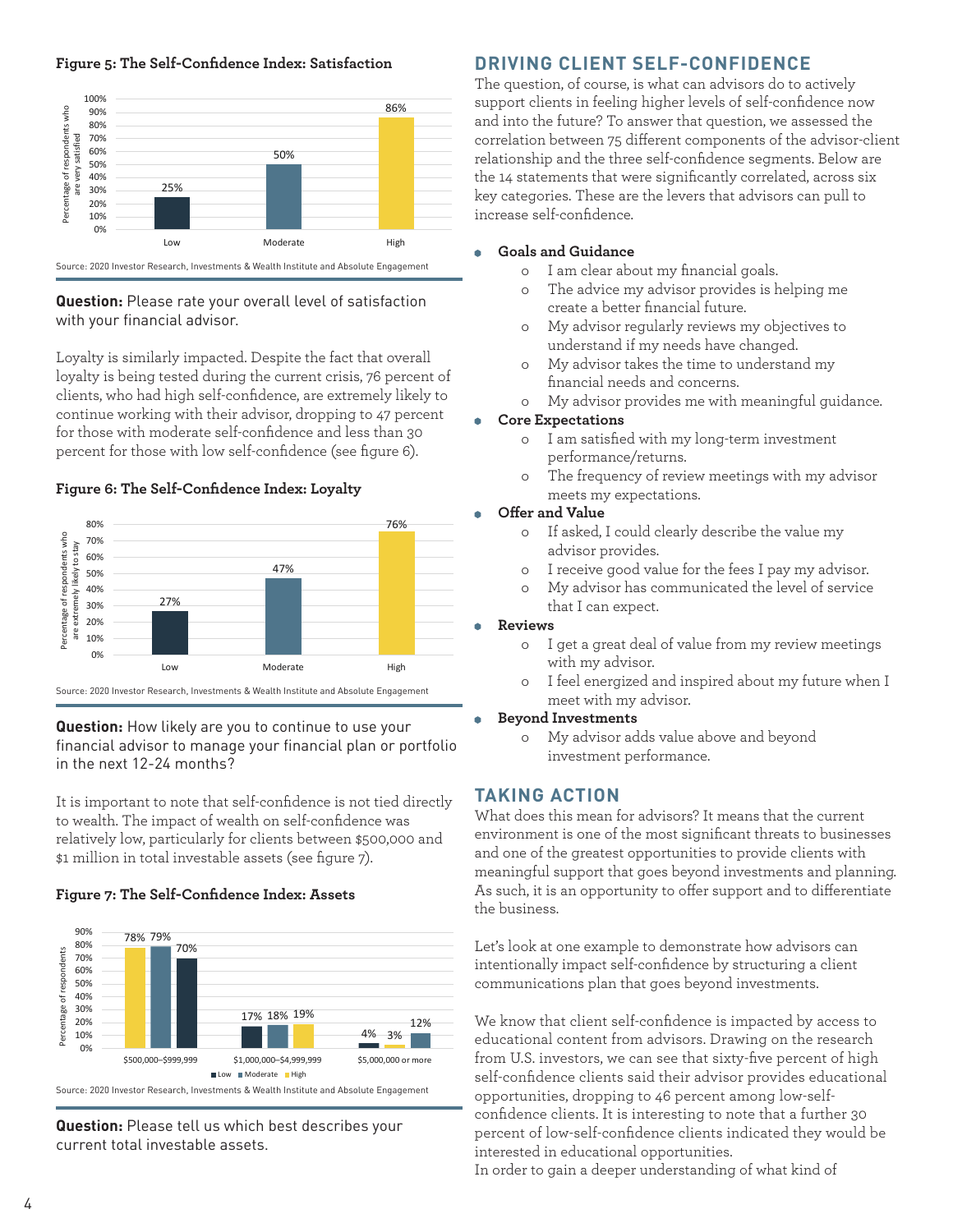educational content would be of interest, we asked U.S. investors which topics they would be interested in learning more about. Among the most popular were those identified in table 1.

#### **Table 1: Overall: Most Popular Topics**

| <b>Topic</b>                                                            | <b>Percent Responding 'Yes'</b> |
|-------------------------------------------------------------------------|---------------------------------|
| Maintaining sufficient assets to meet lifetime income needs             | 39%                             |
| Coping with a significant market downturn                               | 37%                             |
| Education on investments or the markets                                 | 32%                             |
| Dealing with the rising costs of health/long-term care                  | 29%                             |
| Ensuring my partner/spouse is taken care of should I pass<br>away first | 28%                             |

Source: 2020 Investor Research, Investments & Wealth Institute and Absolute Engagement

**Question:** Which topics would you be interested in learning more about from your advisor? Please select all that apply.

An effective communications plan, however, is about delivering communications that may be of general interest to all clients and sharing communications that reflect what is most important to clients right now. When these results are examined, based on the date the U.S. investor participated, it is clear that other topics are gaining in popularity (see table 2).

#### **Table 2: The Impact of Time: Biggest Changes between March 10 and March 24**

| <b>Topic</b>                                     | Percent Interested March 10-11 /<br>Percent Interested March 16-24 |
|--------------------------------------------------|--------------------------------------------------------------------|
| Health and wellness                              | 19% / 48%                                                          |
| Thinking about second careers                    | 12%/23%                                                            |
| Caring for aging parents                         | 12%/21%                                                            |
| Helping children make better financial decisions | 24% / 32%                                                          |
| Education on investments and markets             | 30% / 38%                                                          |
| Leaving a financial legacy for a charity         | 20% / 26%                                                          |
| Finding volunteer opportunities                  | 11% / 17%                                                          |

Source: 2020 Investor Research, Investments & Wealth Institute and Absolute Engagement

**Question:** Which topics would you be interested in learning more about from your advisor? Please select all that apply.

Topics such as health and wellness have become increasingly relevant for clients during this crisis and that is where advisors can add significant value. Of interest is that the only topic to show a significant decline was "Coping with a Significant Market Downturn" (see figure 8). The message seems to be that this was an important topic going into the downturn, but it became less important as other non-financial issues began to dominate for clients.

#### **Figure 8: Coping with a Significant Market Downturn**



Source: 2020 Investor Research, Investments & Wealth Institute and Absolute Engagement

**Question:** Which topics would you be interested in learning more about from your advisor? Please select all that apply. (Shows interest in topic: Coping with a significant market downturn.)

In order to take action, advisors will need to gain a deeper understanding of the real challenges their clients are facing right now and respond with content or educational opportunities that reflect those needs. In so doing, advisors can demonstrate leadership and enhance client self-confidence.

#### **SUMMARY**

During this crisis, there is much for advisors and their teams to be proud of as they deliver meaningful guidance to clients. Key industry metrics remain strong and that is no easy feat.

The study provides a look at what clients need, want, and expect during an unprecedented time in history and one that is still evolving. This report was designed to highlight the shifts that are occurring so that advisors can tackle them head on. There is no doubt that advisors are working harder than ever before to support their clients; this data should help focus that extraordinary effort.

The best that anyone can do is to focus on those things that can be positively impacted. One of the greatest gifts you can give your clients is a sense of control and confidence at a time when both are in short supply.

*Julie Littlechild is the founder and chief executive officer of Absolute Engagement, a firm that conducts on-going industry research and helps advisors design and deliver client communications (and an overall client experience) that reflects what is most important to their clients. Contact her at jlittlechild@absoluteengagement.com.*

To find resources that will benefit your clients visit: **www.investmenthelp.org**